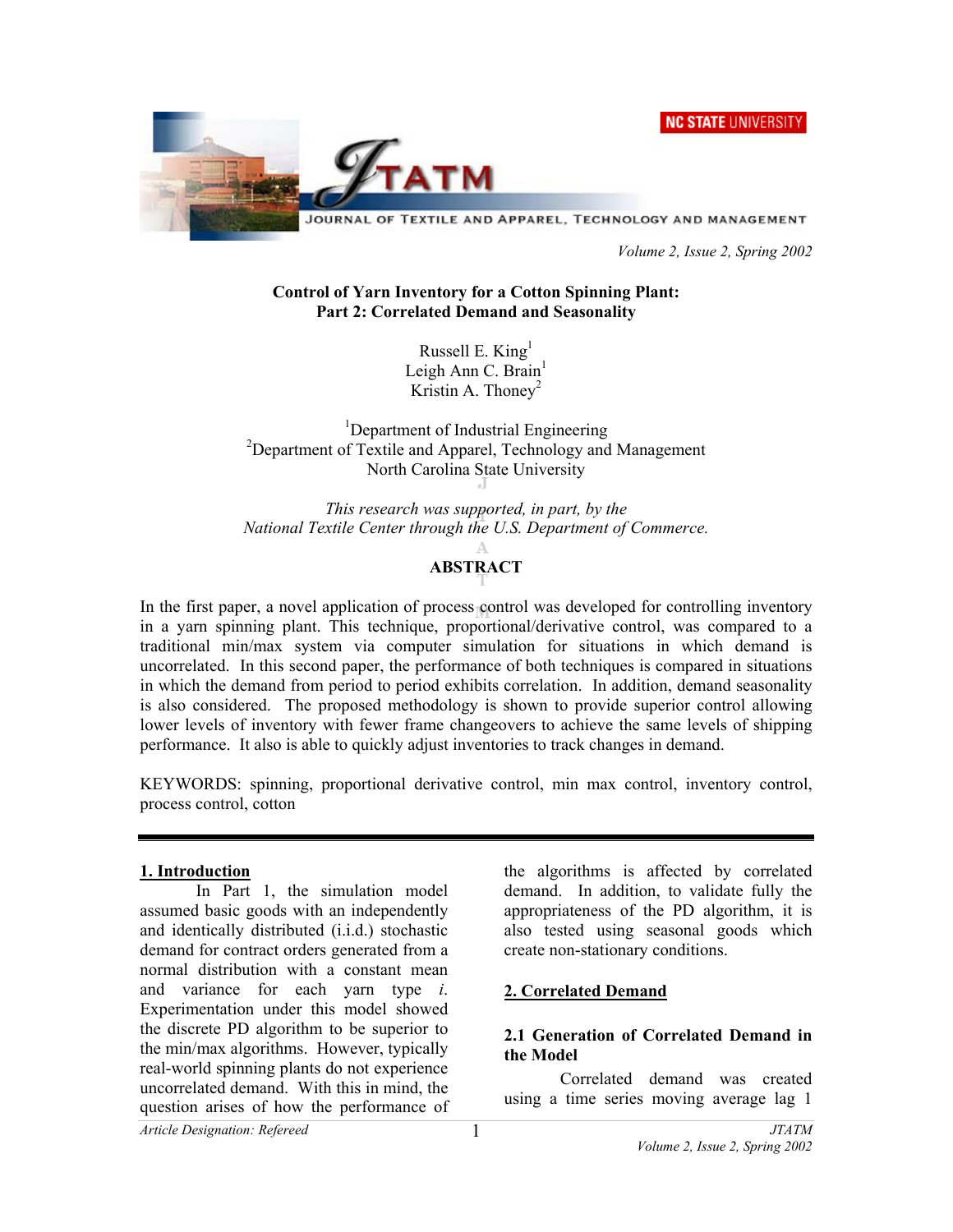model, MA(1). This implies that the current demand is influenced by the previous demand.

$$
W_{t+1,i} = u_i + \theta e_{t,i} + e_{t+1,i}
$$

where

- $W_{i+1,i}$  = the demand for yarn type *i* for week *t+1,*
- $u_i$  = the average demand for yarn type *i,*
- $\theta$  = the demand correlation, and
- $e_{ij}$  = the deviation of the demand in week *t* from the average demand for yarn *i*,  $\{e_{t,i}: t = 0,1,2,...\}$  *i.i.d.*  $N(0, \sigma_e^2)$ .

In the simulation, the correlation factor was set at 0.75. The weekly error for yarn type *i* was generated by sampling from a normal distribution with a zero mean and standard deviation equal to the demand standard deviation in the uncorrelated demand scenario multiplied by the percentage of demand for yarn type *i* (*pi*). The average demand for yarn type *i* was generated by multiplying the average demand in the uncorrelated demand scenario,  $\lambda$ , by the percentage of demand for yarn type *i* (*pi*). The output of the MA(1) formula yields the number of pounds demanded in week *t* for yarn type *i*. This value is then divided by the average order size and rounded to the nearest integer to determine the number of orders.

$$
o_{t,i} = \left[\frac{W_{t,i}}{\overline{O}}\right]
$$

where

- $o_{t,i}$  = the number of orders for yarn type *i* for week *t,*
- $W_{t,i}$  = the demand in lbs for yarn type *i* for week *t,* and
- $\overline{O}$  = the average customer order size.

# **2.2 PD Algorithm and Correlated Demand**

The optimal parameters for  $c_1$  and  $c_2$ that were determined using the uncorrelated demand may not hold under the correlated demand scenario. Thus, the steps described in Part 1 were repeated.

 Using the same experimental design as in the uncorrelated scenarios, sixteen runs were made at each of 36 design points where a design point is a  $(c_1, c_2)$  combination. The resulting data points show a general minimum value around  $c_1 = 3$  and  $c_2 = 0.1$ . These values were then used as the starting point for the Nelder-Mead optimization procedure. The stopping criteria was achieved with simplex 19 when the differences between the largest and smallest  $c_1$  and  $c_2$  values in the simplex was less than 0.001. This experimentation shows the optimal point to indeed be the starting point,  $c_1$  = 3 and  $c_2$  = 0.1. Unlike the uncorrelated demand scenario, *c2* in this case is not near M zero. This is because  $c_2$  measures the direction of the error curve, not the error itself. In the uncorrelated demand model, there should not be any trend in the demand and therefore  $c_2$  should not be a significant factor. This is indeed the case as the optimal  $c_2$  value is zero. However, in the correlated demand model, there is a trend in the demand; this week's demand is directly related to last week's demand. Thus, it is expected that the parameter that considers the slope and direction of the error curve would be significant.

# **2.3 PD vs. Min/Max Algorithm Under Correlated Demand**

 To determine if the PD algorithm is still superior under correlated demand, it is compared to its best rival from the uncorrelated demand scenario, the min/max algorithm using a 5 day range and no dedicated frames. Each algorithm was run using a full design of four factors with two levels for each factor. Again the target

J.

A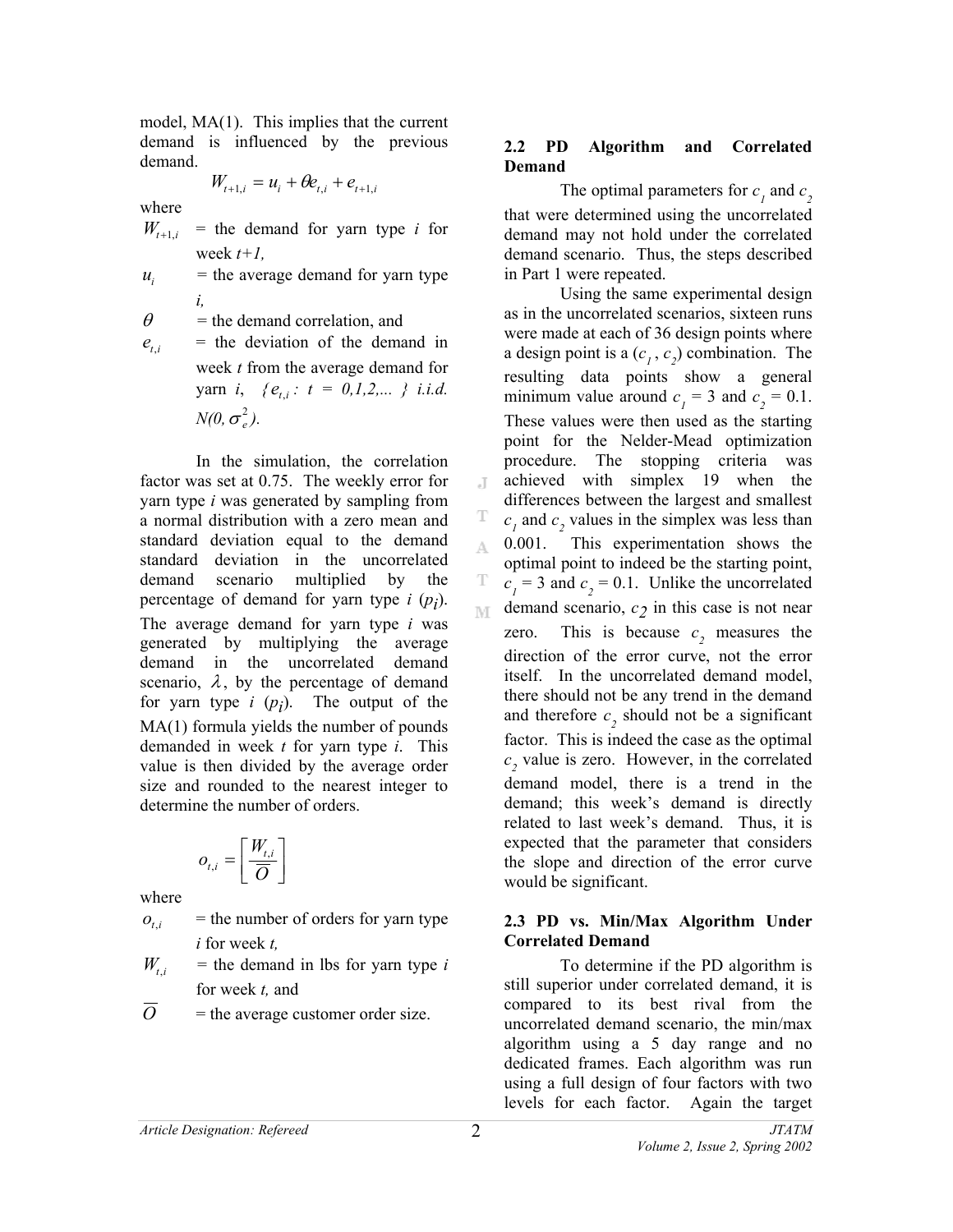inventory level for the PD algorithm was varied from 1 to 15 days and the range for the min/max algorithm was varied from 1-6 days to 18-22 days. The PD algorithm used the optimal  $c_1$  and  $c_2$  values found in the previous section.

 A graph of the percentage of ontime orders for both algorithms is shown in Figure 1. While both algorithms perform similarly at high inventory levels, the PD algorithm outperforms the min/max at lower inventory levels. The inventory standard deviation in Figure 2 is much lower for the PD algorithm. The PD algorithm also achieves roughly 13 fewer frame changeovers per day than the min/max algorithm as seen in Figure 3.



Figure 1: Percentage of On-Time Orders vs. Inventory Under Correlated Demand



Figure 2: Inventory vs. Inventory Standard Deviation Under Correlated Demand



Figure 3: Inventory vs. Frame Changeovers Under Correlated Demand

#### **2.4 Correlated Demand vs. Uncorrelated Demand**

 In order to assess the impact on key output parameters, the uncorrelated results J from Part 1 (**Figures 2-4**) were compared T with the correlated demand results (Figures 1-3). While both the PD and min/max A algorithms performed better under correlated demand, the PD algorithm saw the most т. improvement for the percentage of on-time M orders and the min/max algorithm experienced a decrease of approximately 3 frame changeovers per day. This matches intuition since the inclusion of the derivative term helps predict how the inventory level is changing. The algorithm is able to increase/decrease production based on the prediction.

#### **2.5 Conclusions**

 Correlated demand allows both algorithms to react quicker to customer orders achieving the same or better performance outputs than the uncorrelated scenario. In areas where the min/max algorithm outperformed the PD algorithm under uncorrelated demand, the PD algorithm is as good as or superior to the min/max algorithm under correlated demand. Thus in the more real-world scenario of correlated demand, the PD algorithm is still superior to the min/max algorithm with regard to the five key output parameters mentioned.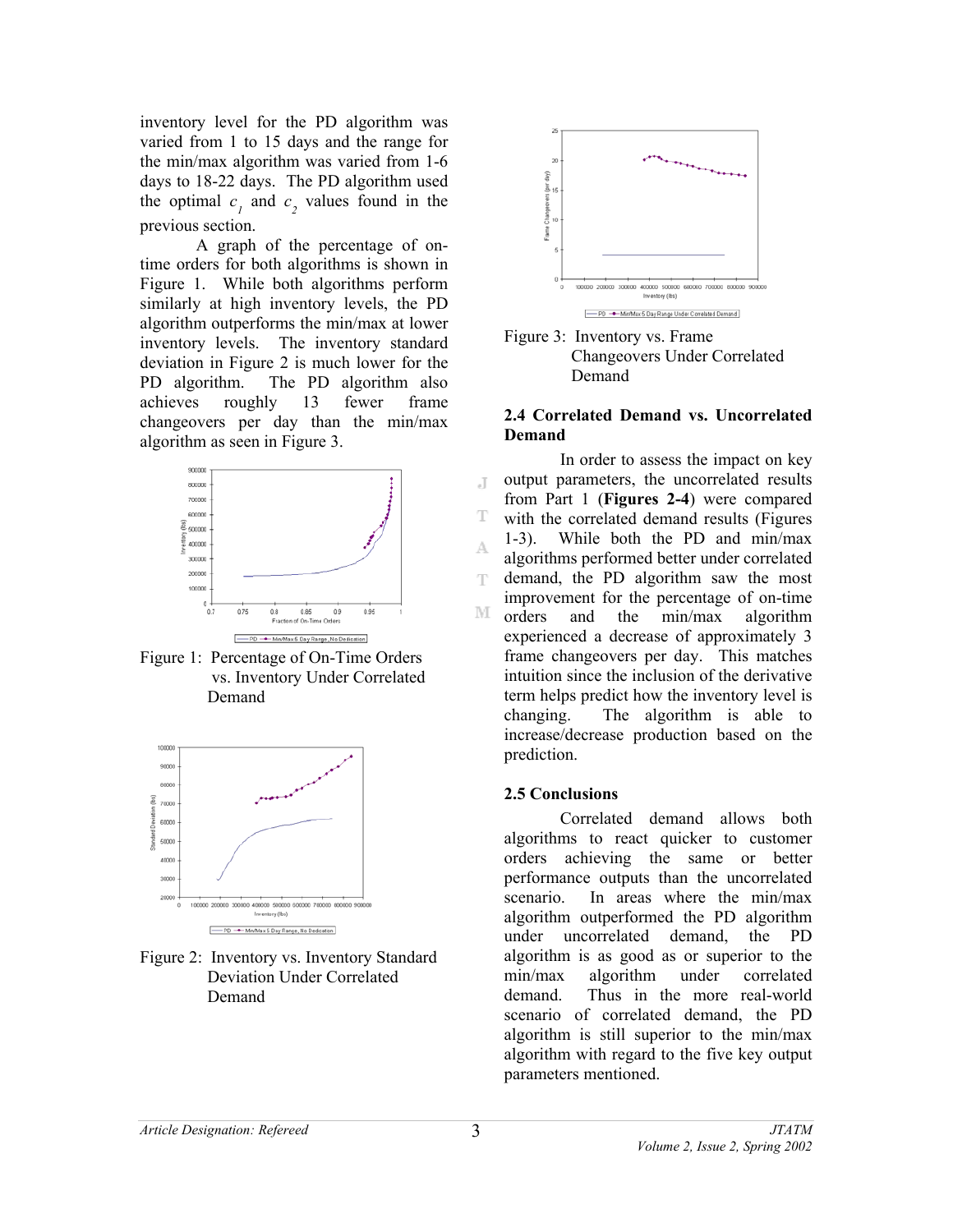## **3. Seasonality in Demand**

# **3.1 Seasonality in the Model**

 The spinning plant simulation model allows up to 4 seasonal changes. Each season can have a unique duration. The customer demand changes instantaneously at the time of season change. If the model can be shown to handle an instantaneous demand change, it can also handle the simpler and more realistic scenario of a smoother demand change. A moving target level for each yarn type is computed each day starting  $D_{tar}$  days before the new season and lasting until the new season begins at which time the new seasonal target level is computed. The moving target level is determined by summing the next  $D_{tar}$  days of demand on any given day. This provides a transitional period of demand such that at the start of the new season the actual level of inventory for each yarn corresponds to the new seasonal demand. Figure 4 shows an example for the computation of a moving target with an eight day target level. The target level 5 days before the start of the new season is the average of five times the demand in season 1 multiplied by three times the demand in season 2.





## **3.2 Experimentation**

 The model was run at three target levels (6 days, 12 days, and 18 days) for five and one quarter years with statistics cleared after the first quarter. A season change was experienced every six months. Five full seasons worth of data was averaged together to create a snapshot of the behavior of the

system at the given target NIP level. The purpose of this experimentation is to examine how quickly the model can react to a new higher demand level and its behavior when demand drops back to its original level. **The model was run using an 18 yarn case with extreme (season one) / reverse extreme (season two) demand rates.** Important factors examined are the average overall daily and weekly NIP values as they compare to the target NIP value, and the average weekly order lead-time especially around the time of the seasonal change. Also of interest is the behavior of the yarn types that experience the most extreme seasonal changes. Yarn type #1 has a high production rate. Yarn type #18 has a low production rate. In season one, yarn type #1 has a high demand rate while yarn type #18 has a low demand rate. During season two, the demand rates switch; yarn type #1 is in low demand, while yarn type #18 is in high demand.

# **3.3 Results**

 $\overline{A}$ 

T

A Ŧ

M

 Figures 5, 6, and 7 are graphs of overall inventory levels using 6, 12, and 18 day target NIP values, respectively. Each graph shows the target NIP level, the average daily NIP value, the average weekly NIP value and the average weekly order lead-time. In each case, switching from a lower target level to a higher target level is more difficult to track. The larger the difference between seasonal target levels, the longer it takes the algorithm to reach its new target level. However, the target level does not affect the reactivity when switching from a high demand season to a low demand season simply because production can be halted and orders shipped from inventory. Order lead-times are not significantly affected during the seasonal change.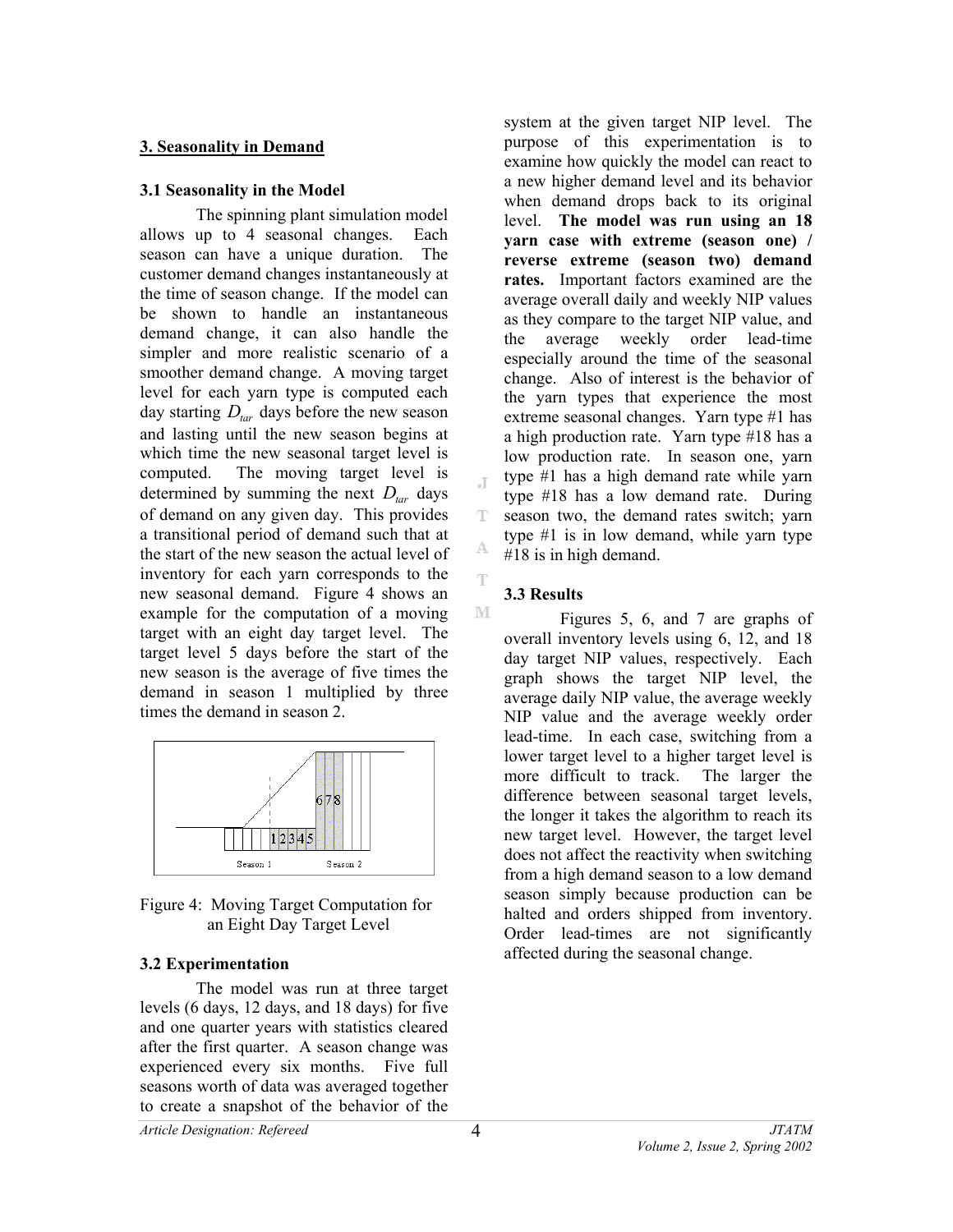

Figure 5: Seasonality Using a 6 Day Target Level



Figure 6: Seasonality Using a 12 Day Target Level



#### Figure 7: Seasonality Using a 18 Day Target Level

 The effect of seasonality on a fast producing yarn type (yarn type #1) with various inventory levels is shown in Figures 8, 9, and 10. There is little problem meeting demand during low demand seasons with its inventory levels at or slightly above the target NIP. During high demand seasons, there are some problems holding inventory at low target levels, however it performs well at higher levels. As with overall inventory, there is some difficulty switching from a low demand season to the high demand season as it can take anywhere up to 5 weeks to level off at the new higher inventory level



Figure 8: Seasonality for Yarn Type #1 Using a 6 Day Target Level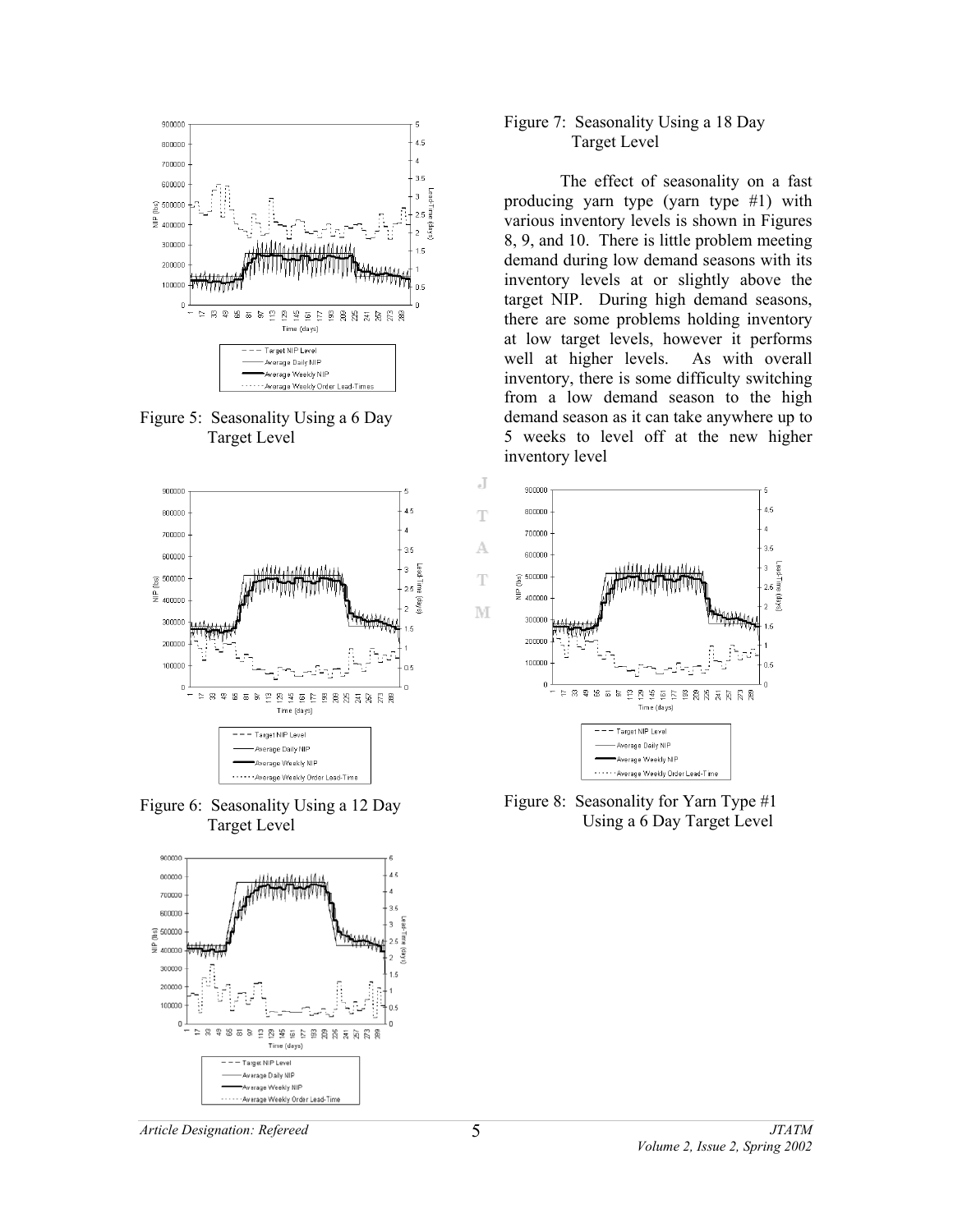

Figure 9: Seasonality for Yarn Type #1 Using a 12 Day Target Level



Figure 10: Seasonality for Yarn Type #1 Using a 18 Day Target Level

 The seasonal effect on a slow producing yarn type (yarn type #18) is shown in Figures 11, 12 and 13. Similarly, there is no problems meeting demand for this yarn during low demand seasons. During high demand seasons, a low target level results in frequent daily stockouts while a high target level has an occasional close call.



Figure 11: Seasonality for Yarn Type #18 Using a 6 Day Target Level



Figure 12: Seasonality for Yarn Type #18 Using a 12 Day Target Level



Figure 13: Seasonality for Yarn Type #18 Using a 18 Day Target Level